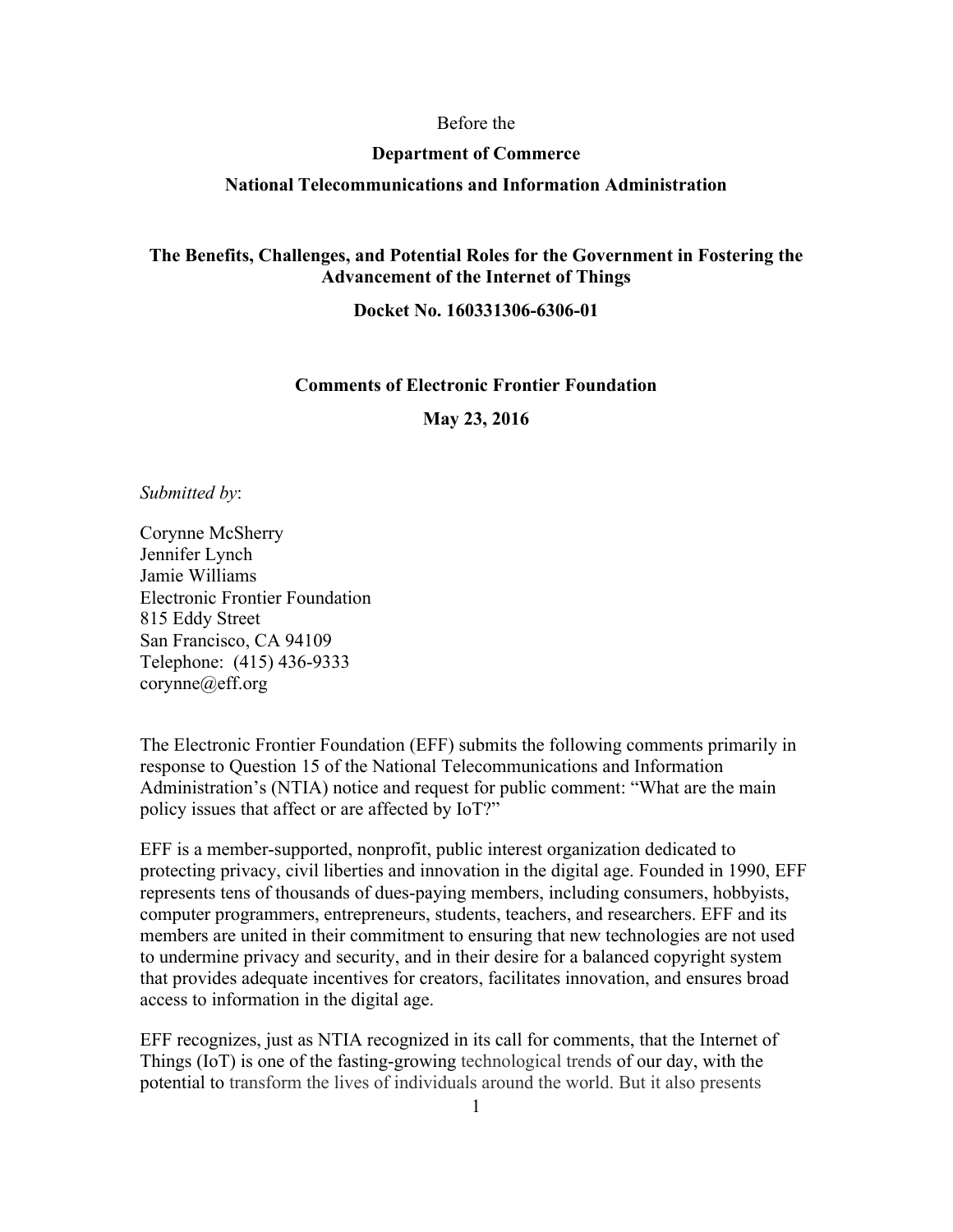serious and complex challenges. We focus our comments here on three interrelated challenges in particular: security, privacy, and copyright. Further, although the IoT is much broader than devices collecting data on consumers,<sup>1</sup> our comments here focus on the consumer sector.

### **I. Risks to Security and Privacy**

 $\overline{a}$ 

The FTC has described the IoT as "an interconnected environment where all manner of objects have a digital presence and the ability to communicate with other objects and people."<sup>2</sup> Consumer devices that are and will become part of the Internet of Things are designed to collect data on a near-constant basis and share that data broadly—not only with the consumer, but with other devices, with social media, with the manufacturer, with data aggregators, and with known and unknown third parties. In fact, a recent Hewlett Packard study found that 90 percent of IoT devices collected at least one piece of personal information via the device, the cloud, or its mobile application.<sup>3</sup> This treasure trove of data will prove irresistible for marketers, hackers, law enforcement, and insurance companies. Thus, its collection presents serious risks to security and privacy at both the individual and societal level.

### **A. Data Collected and Shared by IoT Devices Will Reveal Intimate and Private Details about Americans' Lives**

IoT devices pose threats to privacy not only from the data each individual device collects, but also from the aggregation of that data over time and across devices, and from the sharing of that data with third parties. Already, IoT devices can reveal how we slept last night, how much coffee we had at breakfast, and when we left the house in the morning.<sup>4</sup>

<sup>&</sup>lt;sup>1</sup> The research firm Gartner has predicted there will be 20.8 billion interconnected devices in use by 2020. Of that total, approximately 7.2 billion will be in use by businesses for manufacturing and industry. Gartner, *Gartner Says 6.4 Billion Connected "Things" Will Be in Use in 2016, Up 30 Percent From 2015* (Nov. 10, 2015), https://ww w.gartner.com/newsroom/id/3165317.

<sup>2</sup> FTC Staff Report, *Internet of Things: Privacy & Security in an Interconnected World* (Jan. 2015), https://www.ftc.gov/system/files/documents/reports/federal-tradecommission-staff-report-november-2013-workshop-entitled-internet-thingsprivacy/150127iotrpt.pdf.

<sup>3</sup> Hewlett Packard Enterprise, *Internet of Things Research Study: 2015 Report* (2015), http://www8.hp.com/h20195/V2/GetPDF.aspx/4AA5-4759ENW.pdf.

<sup>4</sup> Fitbit, *In-Depth Analysis of Your Sleep*, https://www.fitbit.com/premium/ reports/sleep; Justin Yu, *This Quirky smart coffee maker refills its own beans from Amazon's Dash Replenishment Service*, CNet (Apr. 1, 2015), http://www.cnet.com/produ cts/poppy-pour-over/; Nest, *Learn how Auto-Away works on the Nest Thermostat,* https://nest.com/support/article/What-is-Auto-Away.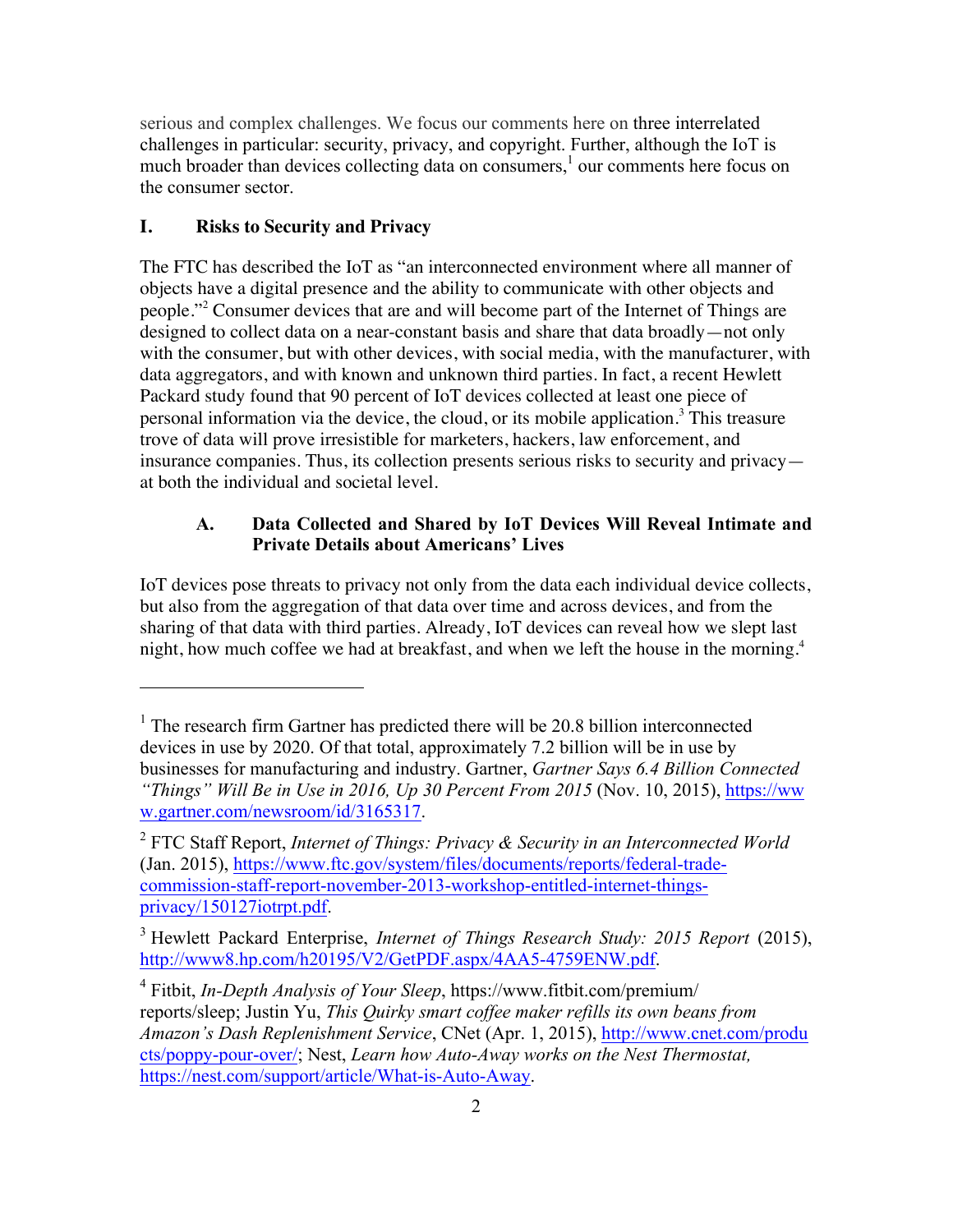But when this data is collected over time and shared with other devices, it is also possible to track habits (did we leave the same time as yesterday? As last week? As last year?) and infer lifestyle changes (if we suddenly start leaving earlier, is it because we've changed jobs? started working out more?). It also becomes possible to infer much more personal information, such as relationship status and even sexual habits.<sup>5</sup>

Moreover, as data on multiple people are collected, aggregated, and compared, companies can determine information about communities as a whole—such as how an earthquake is felt around the Bay Area, which neighborhoods use the most energy, and who is responsible for traffic problems in the morning commute.<sup>6</sup> This kind of monitoring will only increase in the future, as IoT devices become an even greater part of our daily lives, whether woven into our clothing to detect and regulate body heat or built into our plates to determine how much we eat.7 As a director at Siemens has described this issue in regard to their smart meters, the "masses of private data" collected by IoT devices can allow a company to "infer how many people are in the home, what they do, whether they are upstairs, downstairs, do you have a dog, when do you usually get up, when did you get up this morning, when you have a shower."<sup>8</sup>

IoT devices may also collect sensitive and private information in ways we wouldn't suspect. In 2015, we learned that Samsung Smart TV's voice command feature also allowed its televisions to capture viewers' private conversations and potentially share those conversations with third parties.<sup>9</sup> While Samsung appears to have modified this feature such that it now requires explicit viewer activation, without proper security

 $\overline{a}$ 

<sup>7</sup> Christian de Looper, *Top 5 Internet Of Things Devices To Expect In The Future*, Tech Times (Feb. 8, 2015), http://www.techtimes.com/articles/31467/20150208/top-5 internet-things-devices-expect-future.htm; *About the Nest Home Report*, https://nest.com/support/article/About-the-Nest-Home-Report Pu Wang, et al. "Understanding Road Usage Patterns in Urban Areas," Nature Scientific Reports 2, Article No: 1001 (2012) http://www.nature.com/articles/srep01001.

<sup>5</sup> Leena Rao*, Sexual Activity Tracked By Fitbit Shows Up In Google Search Results,* TechCrunch (July 3, 2011), http://techcrunch.com/2011/07/03/sexual-activity-tracked-byfitbit-shows-up-in-google-search-results/.

<sup>6</sup> Eugene Mandel, *How the Napa Earthquake affected Bay Area sleepers*, The Jawbone Blog (Aug 25, 2014), https://jawbone.com/blog/napa-earthquake-effect-on-sleep/.

<sup>8</sup> Brian Fung, *Here's the scariest part about the Internet of Things*, Washington Post (Nov. 19, 2013), https://www.washingtonpost.com/blogs/the-switch/wp/2013/11/19/ here's-the-scariest-part-about-the-internet-of-things.

<sup>9</sup> John Ribeiro, *Smart TV eavesdropping furor prompts Senator to quiz Samsung, LG on privacy*, PC World (Feb. 12, 2015), http://www.pcworld.com/article/2883532/us-senatorquizzes-samsung-lg-on-smart-tv-privacy.html.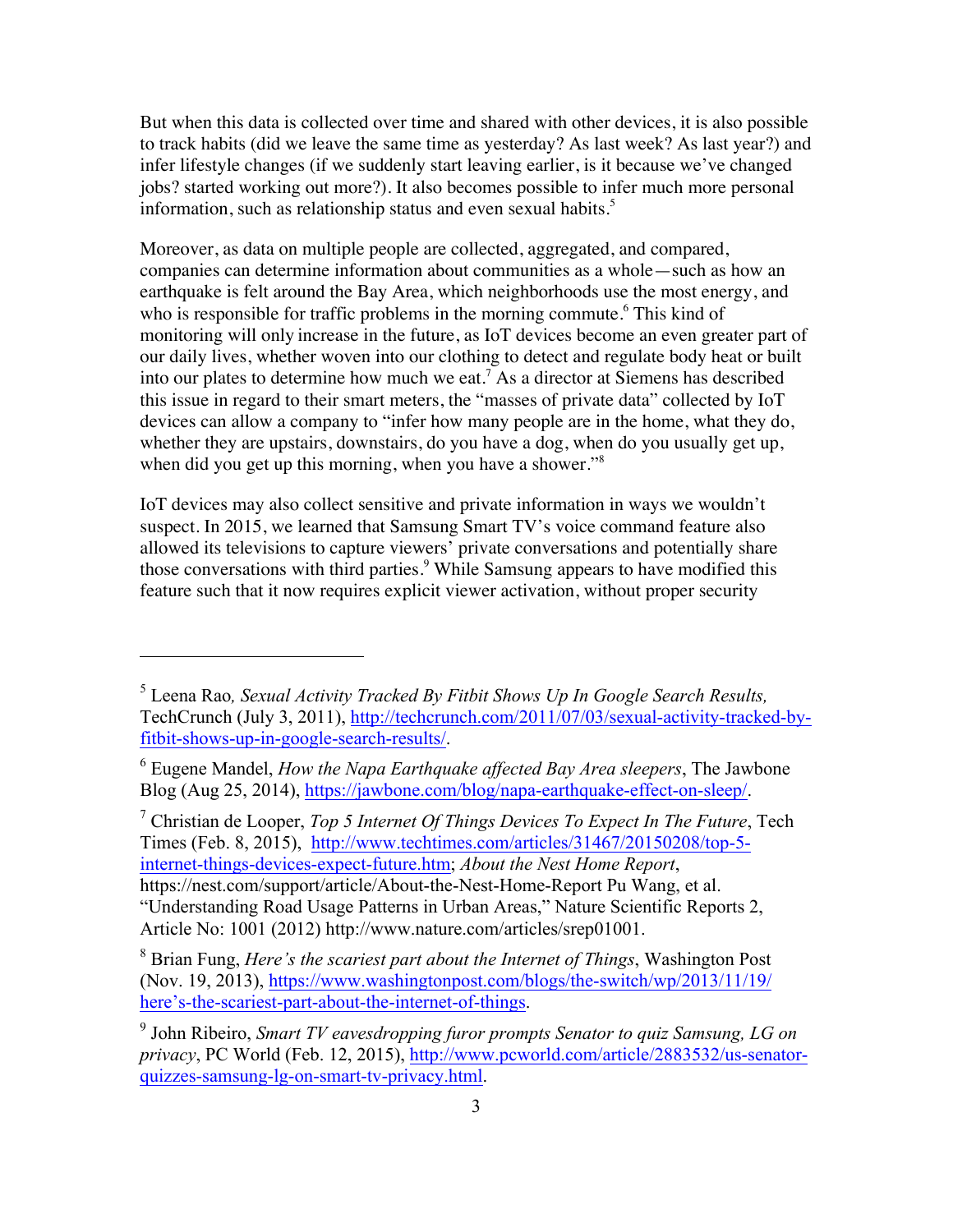practices in place, such a feature could be turned on remotely—without the owner's consent or even knowledge—subjecting the owner to repeated invasions of privacy.  $10$ 

Privacy is a top concern for consumers. According to a recent Pew Research Center poll, 91 percent of adults surveyed believe that "consumers have lost control over how personal information is collected and used by companies." <sup>11</sup> Sixty-four percent of those polled "believe the government should do more to regulate advertisers," and few believe companies can be trusted to "do the right thing" on their own.<sup>12</sup>

Although the IoT is still relatively new, consumers are already worried about privacy and security issues posed by the IoT, and this is impacting their spending on IoT devices.<sup>13</sup> Privacy is one of the biggest reasons why consumers who know about in-home IoT devices haven't purchased them.<sup>14</sup> Further, fifty-seven percent of consumers said they are less likely to purchase wearable technology because of hacks and data breaches that have plagued retailers like Target and Home Depot.<sup>15</sup>

Unfortunately, there is insufficient legal protection for privacy in data gathered by IoT devices, either at the state or federal level. This creates an opportunity for NTIA to recommend standards for how companies should collect, retain, protect, and share data gathered by IoT devices. We urge the NTIA to consult with public interest organizations dedicated to protecting consumer privacy and security in formulating such standards.

<sup>10</sup> Samsung, *Samsung Smart TVs Do Not Monitor Living Room Conversations* (Feb. 10, 2015), https://news.samsung.com/global/samsung-smart-tvs-do-not-monitor-living-roomconversations; Associated Press, *Will the Internet listen to your private conversations?* (July 29, 2015), http://nypost.com/2015/07/29/will-the-internet-listen-to-your-privateconversations/.

<sup>&</sup>lt;sup>11</sup> Pew Research Center, *Public Perceptions of Privacy and Security in the Post-Snowden Era*, at 3 (Nov. 12, 2014), http://www.pewinternet.org/files/2014/11/PI\_PublicPerception sofPrivacy 111214.pdf.

<sup>12</sup> *Id.* at 3, 29.

<sup>13</sup> Altimeter Group, *Consumer Perceptions of Privacy in The Internet of Things* (2015), http://www.altimetergroup.com/2015/06/new-report-consumer-perceptions-of-privacy-inthe-internet-of-things/.

<sup>14</sup> Acquity Group, *The Internet of Things: The Future of Consumer Adoption*, at 6 (2014), http://quantifiedself.com/docs/acquitygroup-2014.pdf.

<sup>&</sup>lt;sup>15</sup> *Id*. This is consistent with other polls that have shown consumers are concerned about the data collected and shared by smartphones and have taken concrete steps to protect their privacy by deleting or not installing apps they do not trust. *See* Jan Lauren Boyles *et al*., *Privacy and Data Management on Mobile Devices*, Pew Research Internet & American Life Project (Sept. 5, 2012), http://www.pewinternet.org/2012/09/05/privacyand-data-management-on-mobile-devices/.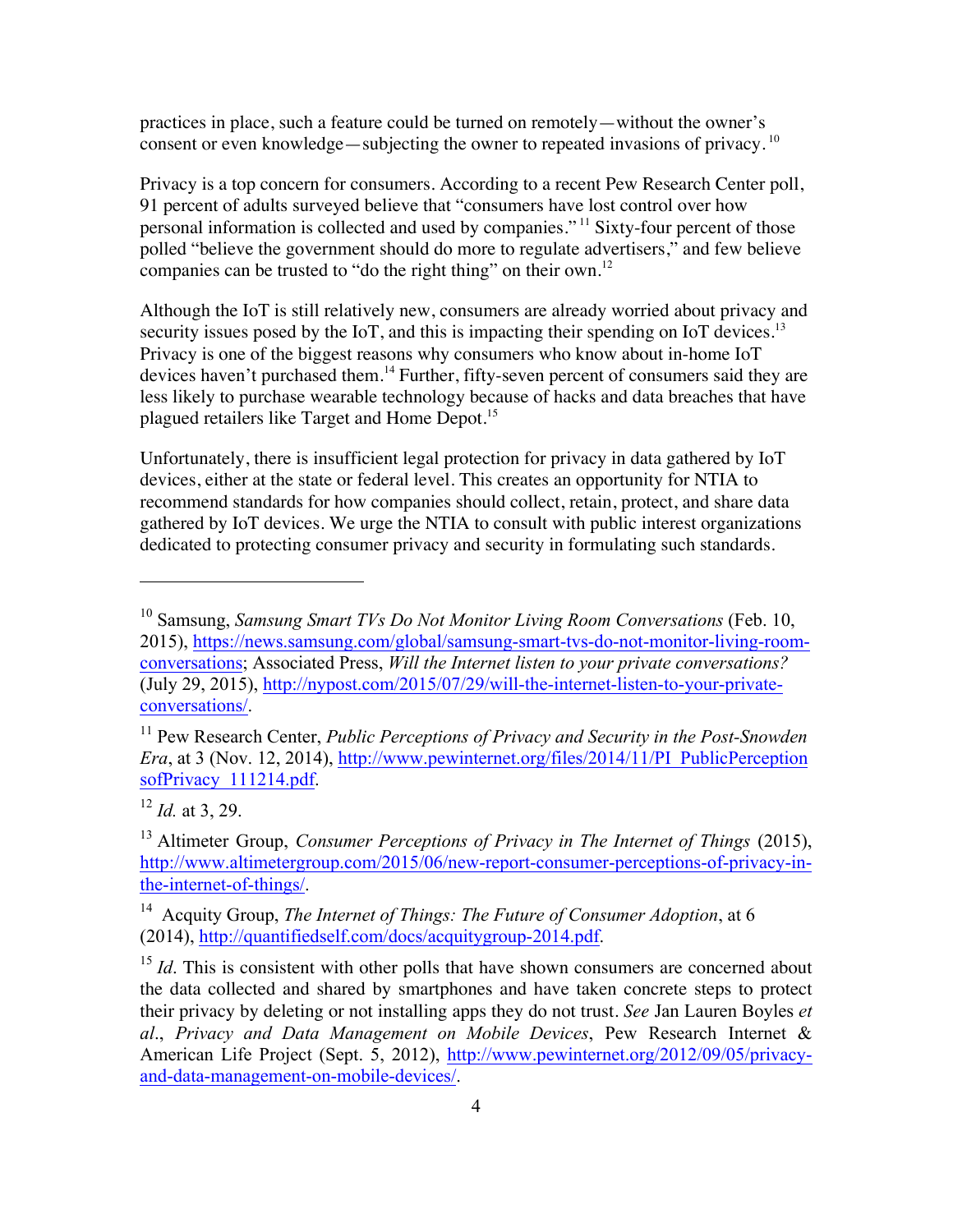### **B. The Prevalence of IoT Devices, the Low Cost of Development, and the Massive Data Collection Discussed Above Will Threaten the Security of Consumers' Data**

While manufacturers of more expensive consumer-level IoT devices such as wearables have taken steps to develop their products with data security and privacy in mind, many manufacturers have not. For example, mature manufacturers of devices—like appliances that never collected consumer data in the past—likely have little to no experience collecting, securing, and protecting consumer data. And start-ups building IoT technologies and interfaces for the first time may focus solely on a product's capabilities without considering how to protect and secure computer networks or data.

In addition, because manufacturers believe these devices must stay low in cost (such as "smart" light bulbs or sensors in clothing) to compete in the market, manufacturers often use low capability hardware, fail to institute good security protocols, and neglect to send (or by design have no means of sending) critical security updates to consumers—which would be pushed out in the case of a more expensive device, such as a smart phone or computer. This has led a Princeton University professor and doctoral student to rename the IoT phenomenon "The Internet of Unpatched Things."16 Unpatched smart devices create security vulnerabilities and can put privacy at risk by making devices easier to compromise or by leaking user information.

A study issued by Hewlett-Packard's security research team in November 2015 found that 60 percent of the most commonly used Internet of Things devices had serious security vulnerabilities. The vulnerabilities they discovered through their assessment of the top ten devices then in use revealed privacy issues, lack of transport encryption, insecure web interface, inadequate software protection, and insufficient authorization.<sup>17</sup> To date, there have been countless news stories regarding hacked IoT devices, including not only in-home devices such thermostats and baby monitors<sup>18</sup> but also medical devices (such as insulin pumps, pacemakers, and even hospital equipment<sup>19</sup>), smart vehicles,  $2^{0}$ 

<sup>16</sup> Sarthak Grover & Nick Feamster, *The Internet of Unpatched Things*, Privacy Con 2016 Presentation Slides, available at https://www.ftc.gov/system/files/documents/public \_comments/2015/10/00071-98118.pdf.

<sup>&</sup>lt;sup>17</sup> *See supra* n. 3, 2015 Hewlett Packard Internet of Things Research Study.

<sup>18</sup> *See* Lily Hay Newman, *Pretty Much Every Smart Home Device You Can Think of Has Been Hacked*, Slate (Dec. 30, 2014), http://www.slate.com/blogs/future\_tense/2014/ 12/30/the internet of things is a long way from being secure.html.

<sup>19</sup> *See* Kim Zetter, *It's Insanely Easy to Hack Hospital Equipment,* Wired (Apr. 25, 2014), https://www.wired.com/2014/04/hospital-equipment-vulnerable/.

<sup>20</sup> *See* Andy Greenberg, *Hackers Remotely Kill a Jeep on the Highway—With Me in It*, Wired (Jul. 21, 2015), https://www.wired.com/2015/07/hackers-remotely-kill-jeephighway/.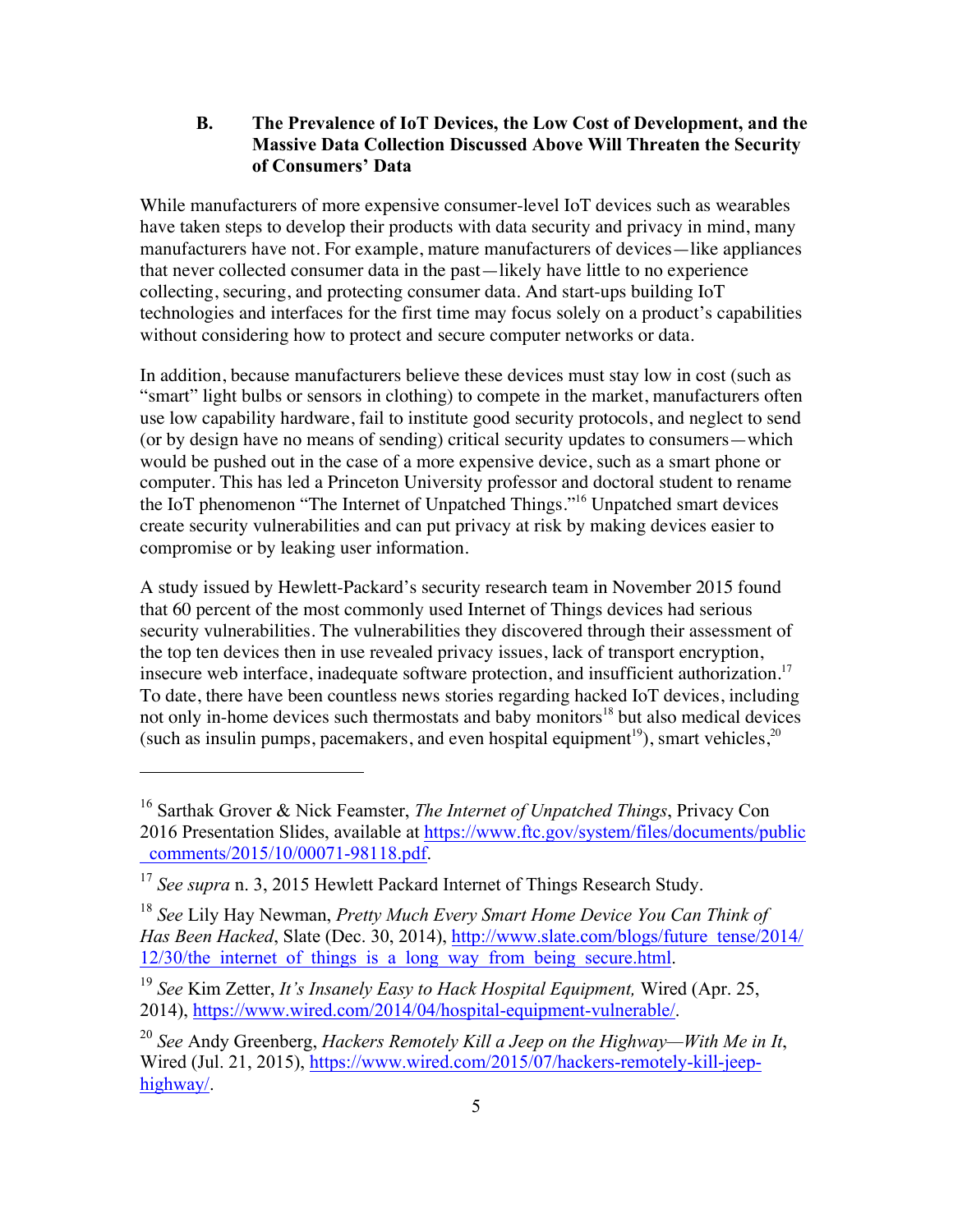and the maker of smart-grid control software.<sup>21</sup> These incidents raise not only privacy concerns, given the sensitivity of the data collected, but also serious public safety concerns.

## **II. Technological and Legal Barriers to Risk Mitigation**

To date, most of the security research in the field has come in the form of unstructured privacy and safety evaluations conducted by security researchers or so-called "hackers" at the back end,<sup>22</sup> rather than through manufacturers at the front end.

This suggests that one of the most basic ways to protect the public from the risks outlined above is to ensure that both security researchers and users themselves have the right to test the software embedded in their devices for security flaws—and to determine what information is being collected and how that information is being handled. Unfortunately, a web of technological and legal restrictions impede this necessary research.

## **A. Para-Copyright Restrictions Inhibit Security Research, Further Threatening Consumer Privacy and Security**

Embedded software often includes a technological protection measure (TPM) designed to prevent unauthorized users from freely accessing and/or modifying it. These restrictions may be well intentioned, such as a TPM designed to protect the security of the software so that it cannot be modified in a way that would be harmful to the user. But TPMs can have unexpected consequences. Specifically, researchers may need to circumvent them in order to test the software for security or privacy flaws.

As a technical matter, such circumvention is usually easy to do. Unfortunately, it also comes with significant legal risk, thanks to Section 1201 of the Digital Millennium Copyright Act (DMCA).

Section 1201 contains two distinct prohibitions: (i) a ban on acts of circumvention; and (ii) a ban on the distribution of tools and technologies used for circumvention. The "act" prohibition, set out in section 1201(a)(1), prohibits the act of circumventing a technological measure used by copyright owners to control access to their works (*i.e*., "access controls"). The ban applies even where the purpose for decrypting the movie would otherwise be legitimate. The "tools" prohibitions, set out in sections 1201(a)(2) and 1201(b), outlaw the manufacturing, sale, distribution, or trafficking of tools and technologies that make circumvention possible.

<sup>21</sup> *See* Kim Zetter, *Maker Of Smart-Grid Control Software Hacked*, Wired (Sep. 26, 2012), https://www.wired.com/2012/09/scada-vendor-telvent-hacked/.

<sup>22</sup> *See, e.g.*, Kelly Jackson Higgins, *Hiring Hackers To Secure The Internet Of Things*, Dark Reading (Dec. 11, 2014), http://www.darkreading.com/vulnerabilities%E2%80%94 -threats/hiring-hackers-to-secure-the-internet-of-things/d/d-id/1318107.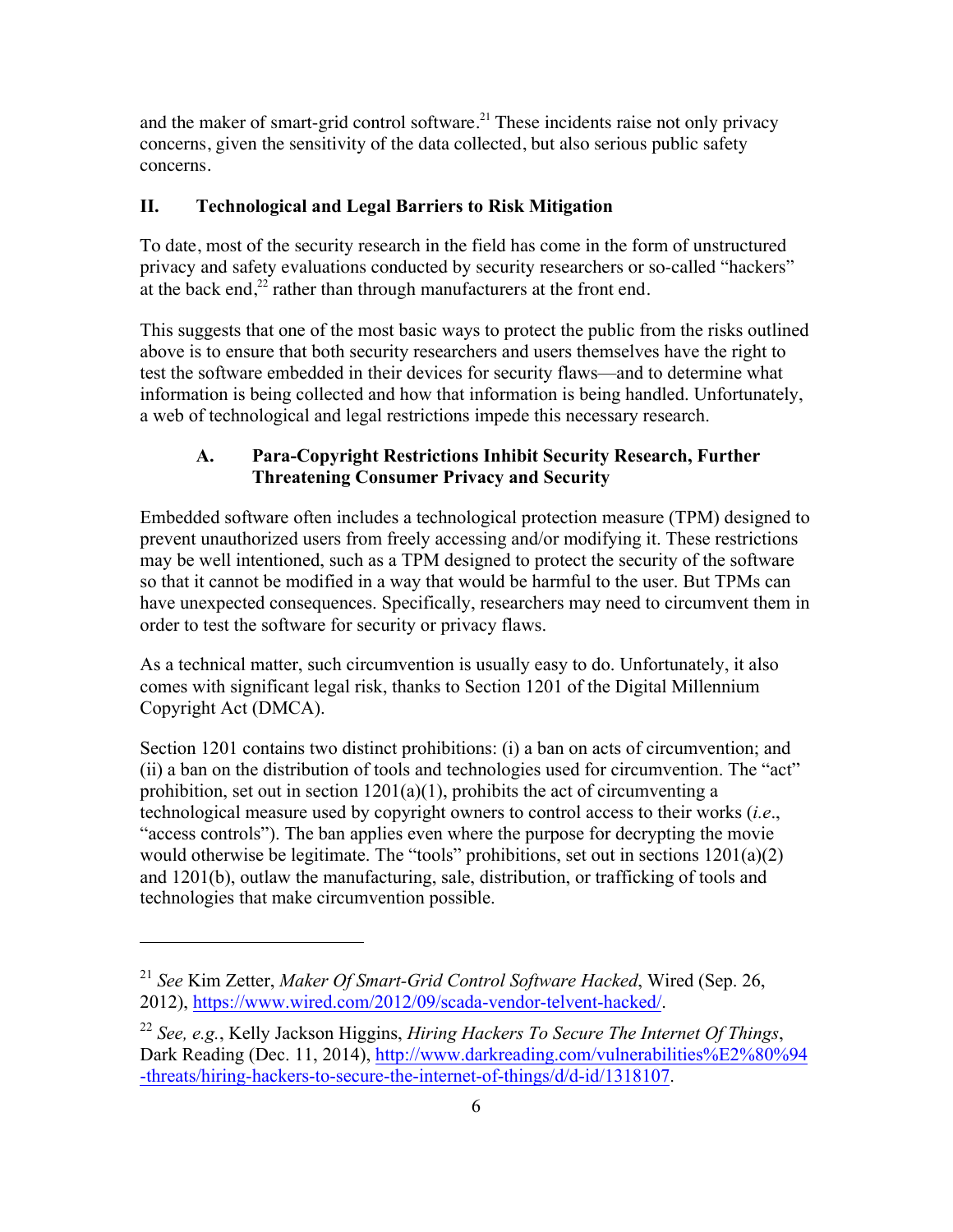Section 1201 includes a number of exceptions for certain limited classes of activities, including security testing, reverse engineering of software, encryption research, and law enforcement, but these exceptions are often too narrow to be of use to the constituencies they were intended to assist.<sup>23</sup> As Professor Edward Felten has put it, the security research exceptions "appear<sup>[]</sup> to have been written without consulting any researchers."<sup>24</sup>

Section 1201 has only minimal effect as a means of preventing copyright infringement, because copyright infringement is itself illegal and carries substantial civil and sometimes criminal penalties. <sup>25</sup> One who risks actual or statutory damages, injunctive relief, seizure of materials and equipment, and attorney fee awards is not likely to be deterred any more strongly by the possibility of similar remedies for circumvention.

Unfortunately, however, Section 1201 has been an effective means of stifling free speech and legitimate scientific research. The threat was illustrated early on by the actions of the multi-industry group Secure Digital Music Initiative (SDMI), which issued a public challenge encouraging skilled technologists to try to defeat certain watermarking technologies intended to protect digital music. Professor Felten and a team of researchers at Princeton, Rice, and Xerox took up the challenge and succeeded in removing the watermarks. But when the team tried to present their results at an academic conference, SDMI representatives threatened the researchers with liability under the DMCA. The researchers ultimately withdrew their paper from the conference. Although SDMI withdrew the threat after the researchers took the matter to court, at least one of the researchers involved decided to forgo further research efforts in the field as a result of his experience.<sup>26</sup>

Threats like this have chilled legitimate activities of journalists, publishers, scientists, students, programmers, and others. Bowing to fears of DMCA liability, online service providers have censored discussions of copy-protection systems, programmers have

<sup>23</sup> *See* Pamela Samuelson, *Intellectual Property and the Digital Economy: Why the Anti-Circumvention Regulations Need to be Revised*, 14 Berkeley Law Journal 519, 537-57 (1999).

<sup>24</sup> *See* Edward Felten, *The Chilling Effects of the DMCA*, Slate (Mar. 29, 2013), http://www.slate.com/articles/technology/future\_tense/2013/03/dmca\_chilling\_effects\_ho w copyright law hurts security research.single.html.

<sup>25</sup> *See* 17 U.S.C. § 106, 501–506*; see also* Pamela Samuelson and Tara Wheatland, *Statutory Damages in Copyright Law: A Remedy In Need of Reform*, 51 Wm. & Mary L. Rev. 439 (2009).

<sup>26</sup> Pamela Samuelson, *Anticircumvention Rules: Threat to Science*, 293 Science 2028, (Sept. 14, 2001); Letter from Matthew Oppenheim, SDMI General Counsel, to Prof. Edward Felten (Apr. 9, 2001), http://cryptome.org/sdmi-attack.htm; EFF, *Felten, et al. v. RIAA, et al.* Case Page, https://www.eff.org/cases/felten-et-al-v-riaa-et-al.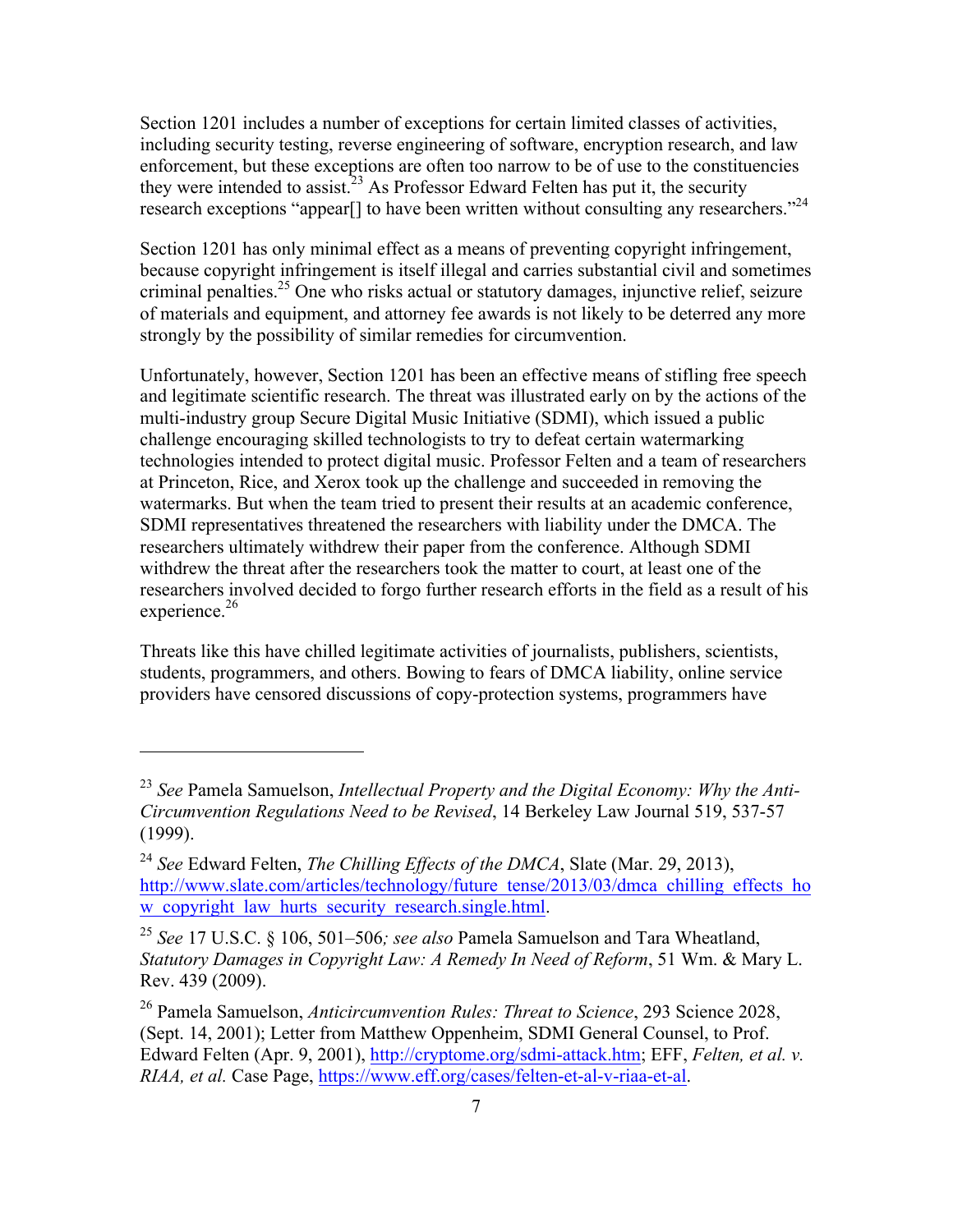removed computer security programs from their websites, and students and security experts have stopped publishing details of their research.<sup>27</sup>

The DMCA does provide for a triennial rulemaking that was meant as a "fail-safe" to prevent its provisions from encroaching on the public's ability to engage in activities that would otherwise be perfectly legal under copyright law. Unfortunately, the rulemaking has not served its purpose. The exemptions created by the Copyright Office are too narrow and too brief—and to date they have not effectively been able to protect the rights of security researchers and users to test the security of their devices.

These developments weaken security for all computer users—including, ironically, copyright owners counting on technical measures to protect their works. They also threaten the security of all IoT devices. In the interest of protecting security in the age of the Internet of Things, NTIA should be deeply concerned about any legal restriction that could inhibit researchers' and users' ability to find and publicize security vulnerabilities.

To ensure that the DMCA doesn't impede security and privacy research and testing in the age of the Internet of Things, NTIA, as the President's principal adviser on telecommunications and information policy, should recommend that Congress overturn Section 1201 altogether. Short of that, the law should be scaled back to ensure that its applicability is limited to the situations it was intended to target: using or distributing tools for circumvention should not be a violation unless the use or distribution is intended to facilitate copyright infringement. Not only would this bring the law back in line with its intent, but it would ensure the both security researches and users' alike have the ability to test the security of their devices—to the benefit of the public.

In the meantime, NTIA should take advantage of its special consulting role in the triennial rulemaking process to recommend that the Librarian undertake the following reforms:

- *Independent Fact-Finding.* As part of the triennial rulemaking, the Copyright Office should actively solicit input from users and undertake independent fact-finding to determine whether lawful uses of copyrighted works are being impaired by TPMs.
- *Reduce Complexity and Re-assign Burdens of Proof.* Once a petitioner comes forward with a concern regarding a lawful use that appears to be impaired by DRM restrictions, the burden should then shift to the copyright owner to (1) describe how the TPM functions and how widely it is deployed; and (2) demonstrate by a preponderance of the evidence that continuing DMCA protection is necessary to the market viability of the work.

<sup>27</sup> *See* EFF, *Unintended Consequences: Sixteen Years Under the DMCA* (Sep. 2014)*,* https://www.eff.org/files/2014/09/16/unintendedconsequences2014.pdf.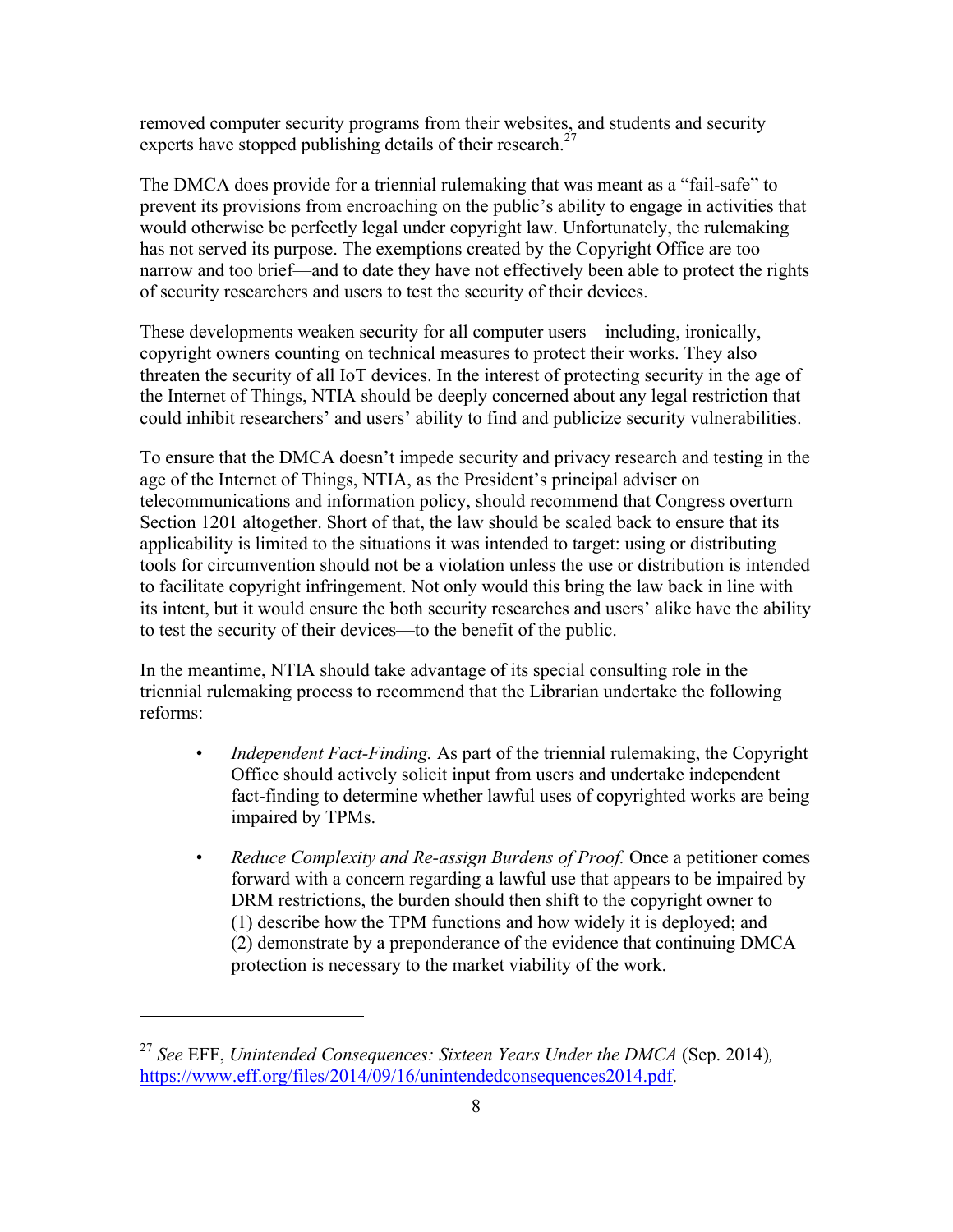• *Leave Fair Use to the Courts*. Where a petitioner comes forward with a use, otherwise impeded by TPM restrictions, that might plausibly be viewed by a court as a fair use, the Copyright Office should presume that the use in question is a fair use for purposes of considering whether an exemption should be granted.

# **B. Contract Restrictions Also Inhibit Security Research**

Non-negotiated contracts of adhesion attached to the software embedded in user devices—which commonly take the form of End User License Agreements (EULAs) or Terms of Service (ToS)—also threaten the security of IoT devices and, subsequently, the privacy of user data.

Rightsholders commonly use such "contracts" to not only prevent the resale or lending of copyrighted works and software-enabled devices, but also to prevent fair uses, including reverse engineering that is often necessary for security research and testing. Moreover, companies that present a wall of legalese to their users (or put that legalese online), knowing it will almost always go unread—unless and until the vendor chooses to enforce the contract.

A recent study shows that the majority of Americans feel that their rights are abused by software-enabled services but feel powerless to stop it.<sup>28</sup> That perception is well-founded. Because most such contracts of adhesion mandate arbitration, it is difficult if not impossible for consumers to meaningfully challenge unfair terms.

Neither can market forces remedy these abuses for several reasons. First, the inquiry a purchaser would need to make to decide between different products' terms is prohibitive—even without hiring a lawyer. Second, the abusive terms documented below are widespread and many products are unique, meaning that alternatives are not available. Finally, because purchasers do not read EULAs and terms of service, they are not aware of particular abusive terms that might prompt them to seek alternatives, until it is too late.

Accordingly, the NTIA should recommend that the President commission a study focusing specifically on the EULA problem, and develop practical recommendations that could serve as a basis for state or federal legislation. Those recommendations could include:

• *Limits on liability*. A party who agrees not to reverse engineer, and does so anyway, may be liable for breach of contract, but should not be subjected to the punitive sledgehammer of copyright's statutory damages. Just as a

<sup>28</sup> Joseph Turow, Michael Hennessey, and Nora Draper, *The Tradeoff Fallacy: How Marketers are Misrepresenting American Consumers and Opening Them Up to Exploitation*, Annenberg School for Communication, U. Penn. 3 (2015), https://www.asc.upenn.edu/sites/default/files/TradeoffFallacy\_1.pdf.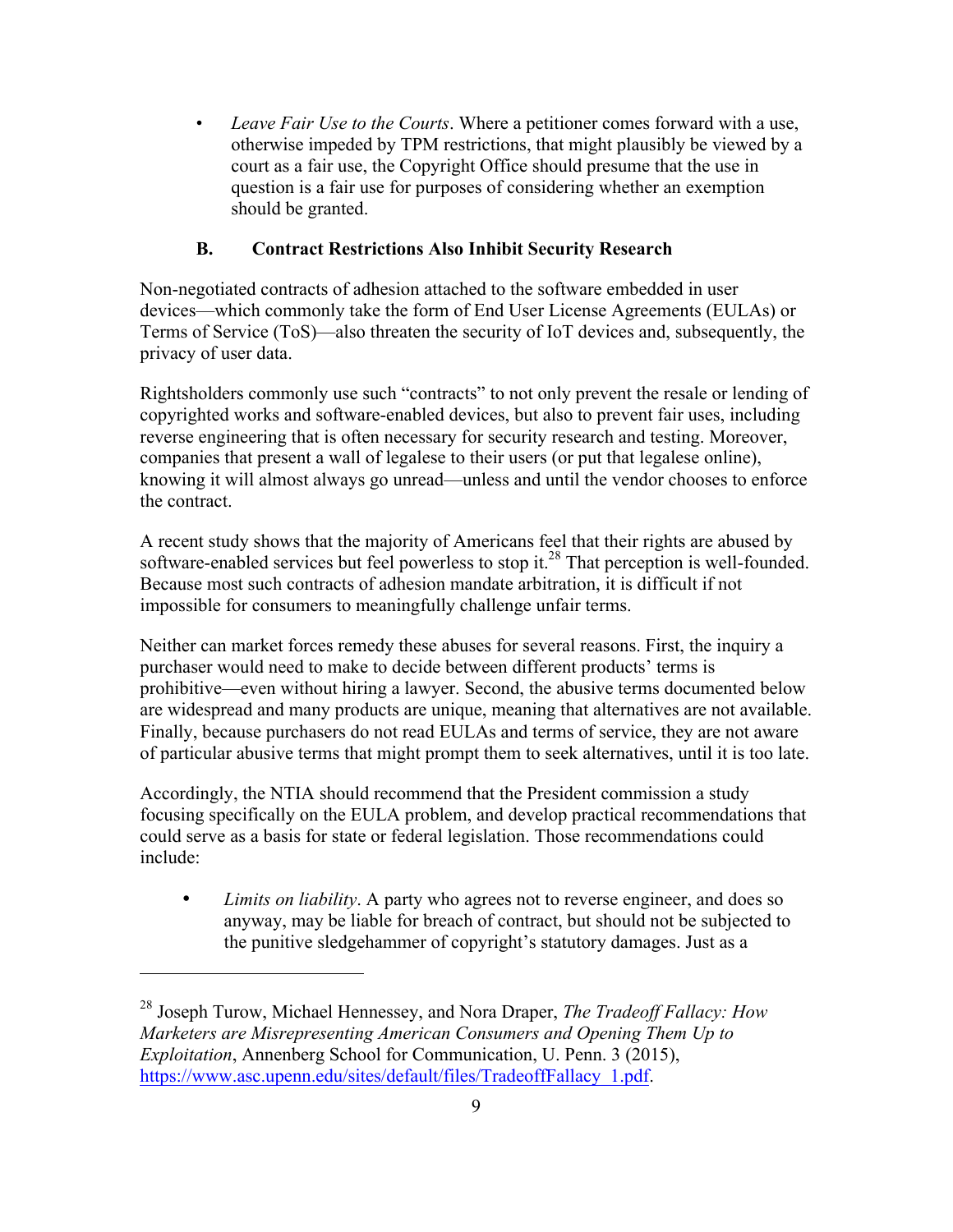copyright term having nothing to do with copyright law should not create infringement liability, neither should contract terms that purport to erase rights explicitly preserved by copyright law (such as fair use rights to reverse engineer). $^{2}$ 

- *User rights under copyright law should not be waived by adhesive terms or "magic words."* Copyright law contains a number of protections for the owner of a copy of a work, which protect freedom of speech, personal autonomy, competition, and innovation. Some courts have made clear that transaction resembling a sale cannot be transformed into a mere license via the recitation of magic words. The Second Circuit explained in *Krause* that, regardless of the formalities of transfer, a purchaser of a copy of a copyrighted work can exercise the rights of a copy owner as long as their possession involves "sufficient incidents of ownership" over the copy, such as payment of consideration, the right to use or discard the copy, and ownership of the tangible property on which the work resides.
- *Contract restrictions should be transparent to users, prior to purchase*. Contracts governing the sale of devices with embedded software that include clauses that will impede security and privacy research should include clear warnings to the purchaser, prior to purchase, on the product's packaging or marketing materials. Such warnings should explicitly identify, in simple language, the effect of the waiver.

We note that the Copyright Office is also studying the specific issue of embedded software. This additional study could complement that effort by exploring options for reform that focus on contract restrictions that inhibit security and privacy research.

 $29$  The Ninth Circuit has begun to address this problem by holding that contractual covenants having no nexus to copyright law cannot be converted into copyright violations by characterizing them as limits on a license. The court observed that allowing a software copyright holder to "designate any disfavored conduct during software use as copyright infringement . . . would allow software copyright owners far greater rights than Congress has generally conferred on copyright owners." *MDY Indus., LLC v. Blizzard Entm't, Inc*., 629 F.3d 928, 941 (9th Cir. 2010), *as amended on denial of reh'g* (Feb. 17, 2011), *opinion amended and superseded on denial of reh'g,* No. 09-15932, 2011 WL 538748 (9th Cir. Feb. 17, 2011).